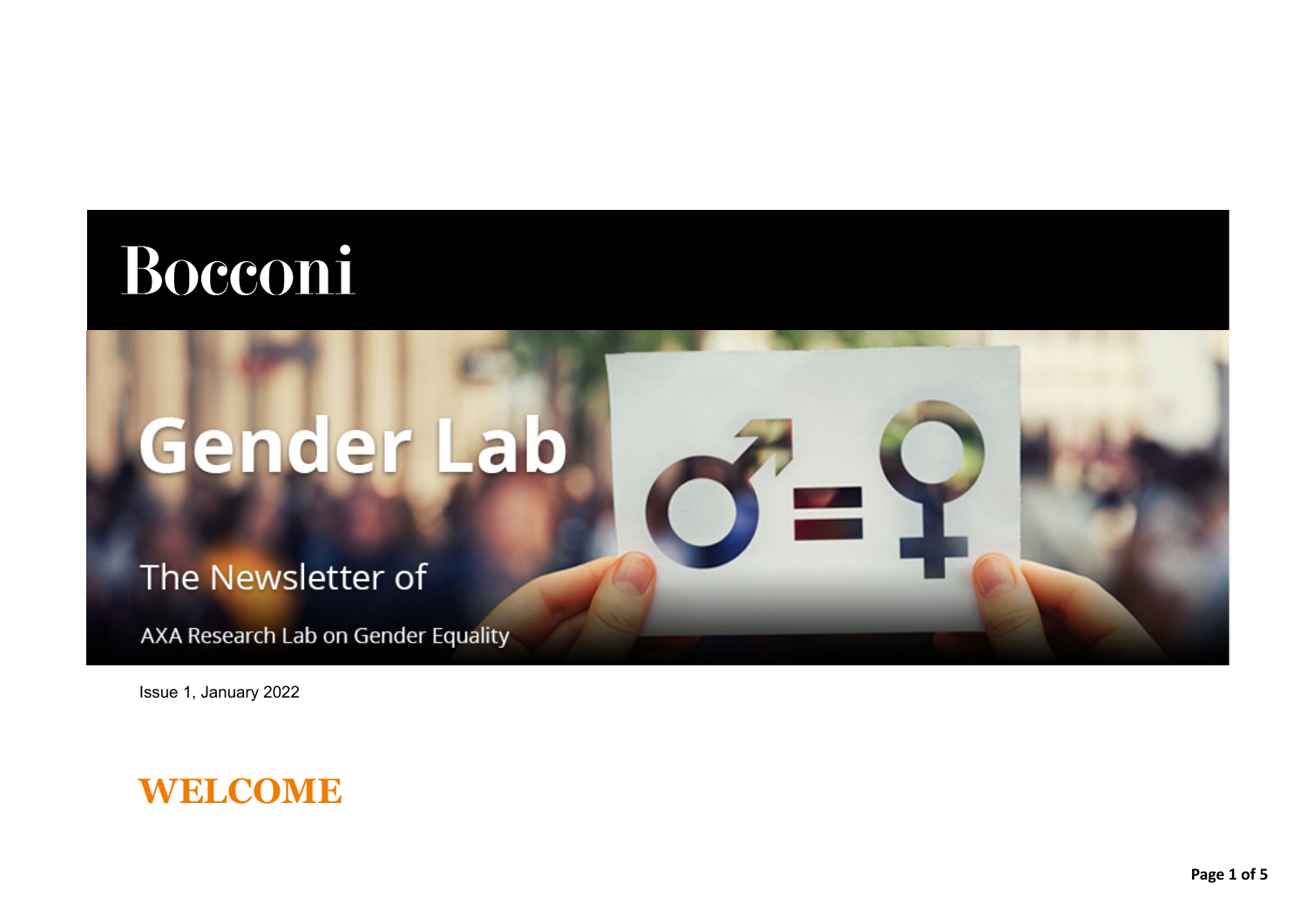The AXA Research Lab on Gender Equality welcomes you to the first issue of our monthly newsletter. At the Lab we aim to promote gender equality in the economic and social spheres through rigorous scientific methodologies. We carry out theoretical and empirical, high-quality research with a strong policy impact.

In the first issue of our newsletter, you will find highlights of the research we have produced during the past month. Our research includes all areas of gender economics, gender policies, and gender diversity management and covers topics in education, family, culture, politics, and women's empowerment. You will also find updates about events and our team.

We are happy to connect with you, for which we have left our contact information at the end of this issue.

## **MEET THE TEAM!**

- **[Paola Profeta](https://genderlab.unibocconi.eu/people/paola-profeta)**, *Director*
- **[Caroline Coly](https://genderlab.unibocconi.eu/people/caroline-coly)**, *Post-doctoral Researcher*
- **[Silvia Griselda](https://genderlab.unibocconi.eu/people/silvia-griselda)**, *Post-doctoral Researcher*
- **[Giulia Savio](https://genderlab.unibocconi.eu/people/giulia-savio)**, *Post-doctoral Researcher*
- **[Ximena Caló](https://genderlab.unibocconi.eu/people/ximena-calo)**, *Junior Researcher*
- **[Alda Marchese](https://genderlab.unibocconi.eu/people/alda-marchese)**, *Research Assistant*

The Lab hosts MSc students for curricular internships. Students **Angelica Navone** and **Martino da Col** have just completed their internships with us. It has been our pleasure to work with them! Students interested in this opportunity are welcome to contact us.

## **OUR RESEARCH HIGHLIGHTS**

*Women's Empowerment*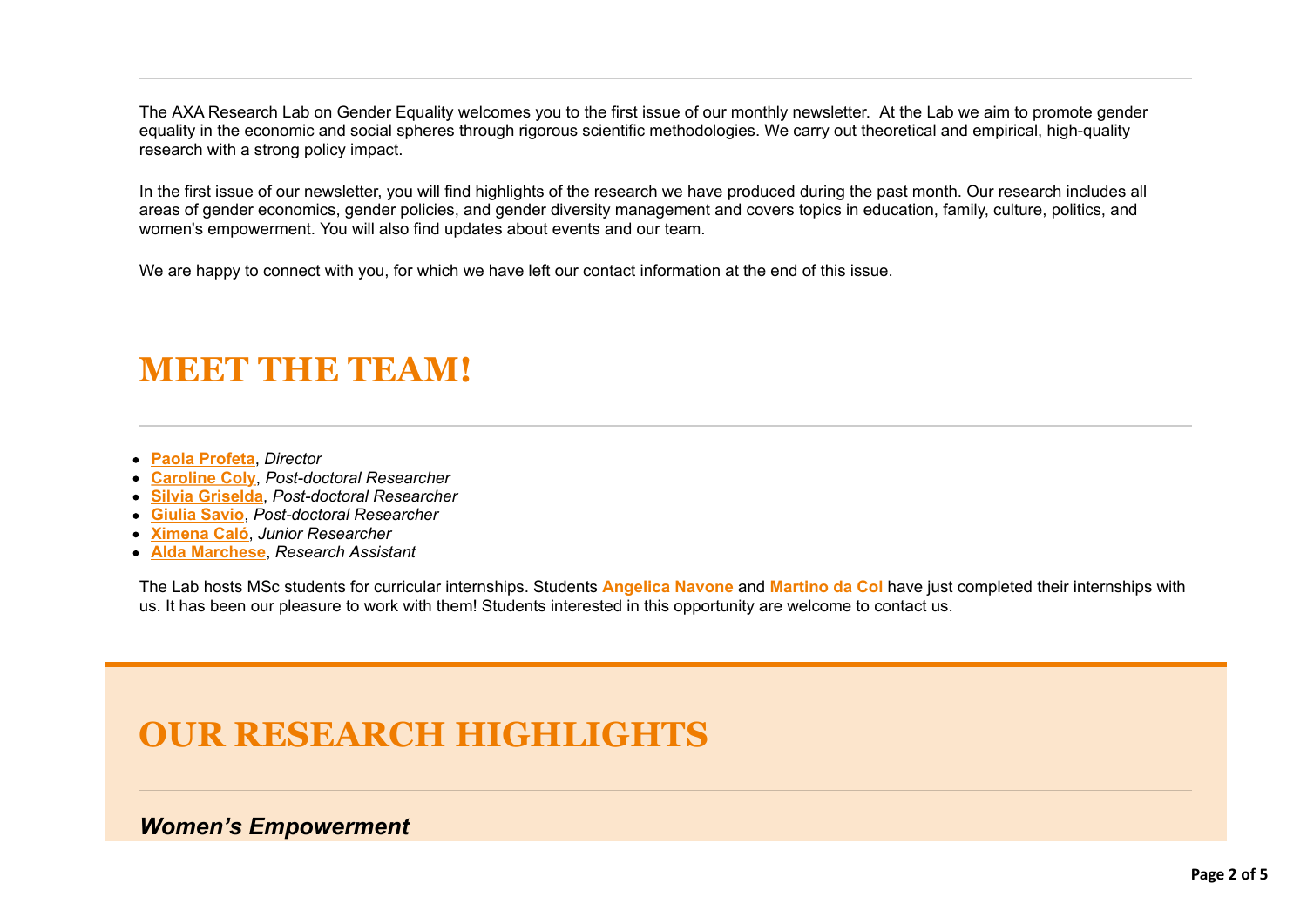Do Board Gender Quotas Matter? Selection performance and stock market effects (by Paola Profeta, Giulia Ferrari, Valeria Ferraro, Chiara Pronzato) – forthcoming in *Management Science,* now **[available online](https://eur03.safelinks.protection.outlook.com/?url=https%3A%2F%2Fpubsonline.informs.org%2Fdoi%2F10.1287%2Fmnsc.2021.4200&data=04%7C01%7Cximena.calo%40unibocconi.it%7C8c53295de17e44f23ebf08d9e4ca5bbf%7C6bf3b57a9fb447c29ada51156518f52f%7C1%7C0%7C637792381394170343%7CUnknown%7CTWFpbGZsb3d8eyJWIjoiMC4wLjAwMDAiLCJQIjoiV2luMzIiLCJBTiI6Ik1haWwiLCJXVCI6Mn0%3D%7C3000&sdata=LiZU66roG8dH7wMsbnhzBXnMLGva1%2BWnt4pdtjpVSr0%3D&reserved=0)** A short summary of the paper and interview to Prof. Paola Profeta can be accessed **[here](https://www.knowledge.unibocconi.eu/notizia.php?idArt=23149)**.

### *Education*

Does Scarcity of Female Instructors Create Demand for Diversity among Students? Evidence from Observational and Experimental Data (by Patricia Funk, Nagore Iriberri, Giulia Savio) [Giulia Savio, Post-Doctoral researcher at the Lab, has recently presented her work at the](https://eur03.safelinks.protection.outlook.com/?url=https%3A%2F%2Fecontribute.de%2Fde%2Fevent%2Fecontribute-research-workshop-field-days%2F&data=04%7C01%7Cximena.calo%40unibocconi.it%7C8c53295de17e44f23ebf08d9e4ca5bbf%7C6bf3b57a9fb447c29ada51156518f52f%7C1%7C0%7C637792381394170343%7CUnknown%7CTWFpbGZsb3d8eyJWIjoiMC4wLjAwMDAiLCJQIjoiV2luMzIiLCJBTiI6Ik1haWwiLCJXVCI6Mn0%3D%7C3000&sdata=9gK3wF%2B%2Fd3srcgkoM19L67hzKDjiyPwjiaTR4ZW8tC8%3D&reserved=0) **ECONtribute Research Workshop: Field Days – Experiments outside the laboratory**. The paper's abstract can be accessed **[here](https://www.dondena.unibocconi.eu/wps/wcm/connect/cdr/dondena/home/working+paper+series/wp_148)**.

The Gender Gap in Math: What are we Measuring? (by Silvia Griselda) The paper's abstract can be accessed **[here](https://genderlab.unibocconi.eu/research/education/gender-gap-math-what-are-we-measuring)**.

### *Culture*

It's a man's world: culture of abuse, #MeToo and worker flows (by Cyprien Batut, Caroline Coly, Sarah Schneider-Strawczynski) Read the Working Paper **[here](https://www.dondena.unibocconi.eu/wps/wcm/connect/50fed6ed-818d-4786-8225-338ec14ac928/WP149.pdf?MOD=AJPERES&CVID=nOp0.D2)**. Caroline Coly, Post-Doctoral Researcher at the Lab, has recently presented her work at the **[Paris School of Economics](https://eur03.safelinks.protection.outlook.com/?url=https%3A%2F%2Fwww.parisschoolofeconomics.eu%2Fen%2Fresearch%2Facademic-activity%2Fseminars%2Fapplied-economics-lunch-s%2F&data=04%7C01%7Cximena.calo%40unibocconi.it%7C8c53295de17e44f23ebf08d9e4ca5bbf%7C6bf3b57a9fb447c29ada51156518f52f%7C1%7C0%7C637792381394170343%7CUnknown%7CTWFpbGZsb3d8eyJWIjoiMC4wLjAwMDAiLCJQIjoiV2luMzIiLCJBTiI6Ik1haWwiLCJXVCI6Mn0%3D%7C3000&sdata=8L1%2BHxXP%2FlBm0EBYX2J%2F2Nczdc0UmfCc4K2qUTLLfrA%3D&reserved=0)**.

## **AT A GLANCE**

- Paola Profeta gave a keynote speech on "The labor market in a gender perspective' at the **[IV Italian National Conference of the Family](https://eur03.safelinks.protection.outlook.com/?url=https%3A%2F%2Ffamiglia.governo.it%2Fit%2Fpolitiche-e-attivita%2Fcomunicazione%2Fnotizie%2Fquarta-conferenza-nazionale-sulla-famiglia-3-e-4-dicembre-2021%2F&data=04%7C01%7Cximena.calo%40unibocconi.it%7C8c53295de17e44f23ebf08d9e4ca5bbf%7C6bf3b57a9fb447c29ada51156518f52f%7C1%7C0%7C637792381394170343%7CUnknown%7CTWFpbGZsb3d8eyJWIjoiMC4wLjAwMDAiLCJQIjoiV2luMzIiLCJBTiI6Ik1haWwiLCJXVCI6Mn0%3D%7C3000&sdata=9I9urY6nhGDw5wNq0lgyuOw%2Fc05cyWRA6N653QJoWQY%3D&reserved=0)**
- Paola Profeta in **[interview with Bocconi Knowledge](https://www.knowledge.unibocconi.eu/notizia.php?idArt=23149)** 'Do Board Gender Quotas Matter? Selection performance and stock market effects'
- Giulia Savio in **[interview with Cluster FM](https://eur03.safelinks.protection.outlook.com/?url=https%3A%2F%2Fwww.mixcloud.com%2FClusterFM%2F100-ore-intervista-a-giulia-savio-axa-research-lab-on-gender-equality%2F&data=04%7C01%7Cximena.calo%40unibocconi.it%7C8c53295de17e44f23ebf08d9e4ca5bbf%7C6bf3b57a9fb447c29ada51156518f52f%7C1%7C0%7C637792381394170343%7CUnknown%7CTWFpbGZsb3d8eyJWIjoiMC4wLjAwMDAiLCJQIjoiV2luMzIiLCJBTiI6Ik1haWwiLCJXVCI6Mn0%3D%7C3000&sdata=2VrkHnkkBZ34xKAhZfZEj4K8gYutmxpOqhGVWxOGpSw%3D&reserved=0)** for their 100-hour marathon to support awareness-raising against gender inequality and violence against women
- Caroline Coly in **[interview with Bocconi Knowledge](file:///C:/Users/Profeta/AppData/Local/Temp/The%20Double%20Penalty%20of%20Women%20Harassed%20at%20Work)** 'The Double Penalty of Women Harassed at Work'
- Ximena Caló in **[interview with Bocconi Knowledge](https://www.knowledge.unibocconi.eu/notizia.php?idArt=23605)** 'Gender Pay Gap, Still a Long Way to Go'
- Ximena Caló and Paola Profeta presented the report **['COVID-19 and its economic impact on women and women's poverty'](https://eur03.safelinks.protection.outlook.com/?url=https%3A%2F%2Fwww.europarl.europa.eu%2FRegData%2Fetudes%2FSTUD%2F2021%2F693183%2FIPOL_STU(2021)693183_EN.pdf&data=04%7C01%7Cximena.calo%40unibocconi.it%7C8c53295de17e44f23ebf08d9e4ca5bbf%7C6bf3b57a9fb447c29ada51156518f52f%7C1%7C0%7C637792381394170343%7CUnknown%7CTWFpbGZsb3d8eyJWIjoiMC4wLjAwMDAiLCJQIjoiV2luMzIiLCJBTiI6Ik1haWwiLCJXVCI6Mn0%3D%7C3000&sdata=x8Fleonlvzn3u1S9VJ8GpRrAuWNpsQTwrbSar51EpOs%3D&reserved=0)** at the European Parliament's FEMM Committee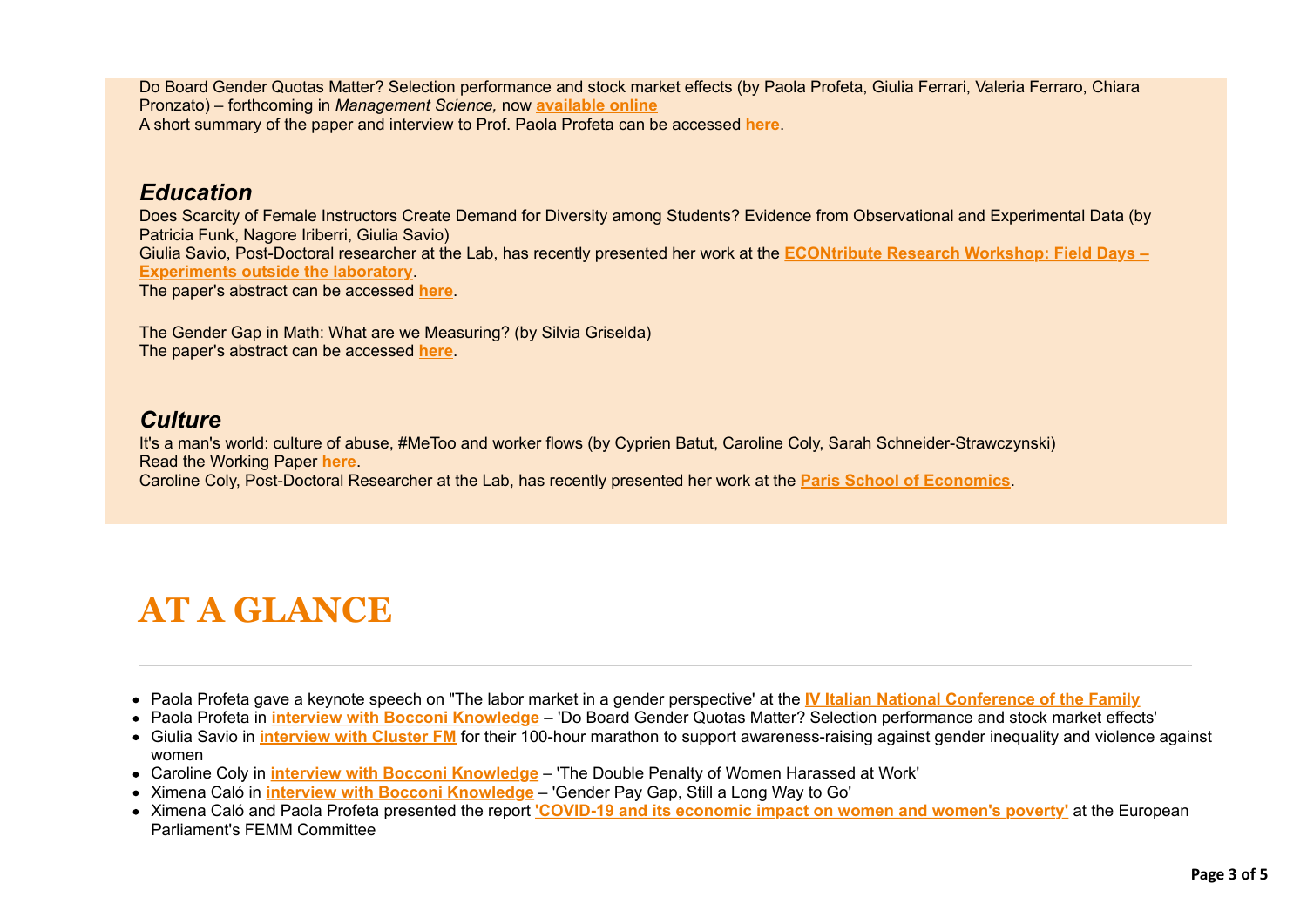Paola Profeta made a statement on **["COVID-19, recovery and gender equality"](https://eur03.safelinks.protection.outlook.com/?url=https%3A%2F%2Fwww.europarl.europa.eu%2Fcommittees%2Fen%2Fpublic-hearing-on-gender-equality-object%2Fproduct-details%2F20211001CHE09401&data=04%7C01%7Cximena.calo%40unibocconi.it%7C8c53295de17e44f23ebf08d9e4ca5bbf%7C6bf3b57a9fb447c29ada51156518f52f%7C1%7C0%7C637792381394170343%7CUnknown%7CTWFpbGZsb3d8eyJWIjoiMC4wLjAwMDAiLCJQIjoiV2luMzIiLCJBTiI6Ik1haWwiLCJXVCI6Mn0%3D%7C3000&sdata=6YSw8xERq%2FSb1F9%2FgNx3YfJxznRNRp3s1ZETCcEw2fY%3D&reserved=0)** at the ECON Committee of the European Parliament

You can check more on news and participations **[here](https://genderlab.unibocconi.eu/news-and-participations)**, and also **[follow us](https://eur03.safelinks.protection.outlook.com/?url=https%3A%2F%2Ftwitter.com%2FAxaGenderLab&data=04%7C01%7Cximena.calo%40unibocconi.it%7C8c53295de17e44f23ebf08d9e4ca5bbf%7C6bf3b57a9fb447c29ada51156518f52f%7C1%7C0%7C637792381394170343%7CUnknown%7CTWFpbGZsb3d8eyJWIjoiMC4wLjAwMDAiLCJQIjoiV2luMzIiLCJBTiI6Ik1haWwiLCJXVCI6Mn0%3D%7C3000&sdata=LJAXyiCv3HsJ8SevdPXo8qttfe1m2w%2FUDht%2BhQk2zFo%3D&reserved=0)** on Twitter.

## **NEWS & EVENTS**

#### *11th Edition of the Gender Equality Workshop*

[Bocconi University's SPS Department and the UniCredit Foundation recently hosted the 11th Edition of the Gender Equality Workshop.](https://genderlab.unibocconi.eu/gender-equality-workshop) **Click here** to learn more about the event and participants.

We would like to congratulate this years' winners, **[Alexia Delfino](https://eur03.safelinks.protection.outlook.com/?url=https%3A%2F%2Fsites.google.com%2Fview%2Falexiadelfino&data=04%7C01%7Cximena.calo%40unibocconi.it%7C8c53295de17e44f23ebf08d9e4ca5bbf%7C6bf3b57a9fb447c29ada51156518f52f%7C1%7C0%7C637792381394170343%7CUnknown%7CTWFpbGZsb3d8eyJWIjoiMC4wLjAwMDAiLCJQIjoiV2luMzIiLCJBTiI6Ik1haWwiLCJXVCI6Mn0%3D%7C3000&sdata=fQDCRkF%2FJjo76ScnmrenJOQEES8g21f%2Fd0WaYCWwb3c%3D&reserved=0)** and **[Francesca Truffa](https://eur03.safelinks.protection.outlook.com/?url=https%3A%2F%2Fwww.francescatruffa.com%2F&data=04%7C01%7Cximena.calo%40unibocconi.it%7C8c53295de17e44f23ebf08d9e4ca5bbf%7C6bf3b57a9fb447c29ada51156518f52f%7C1%7C0%7C637792381394170343%7CUnknown%7CTWFpbGZsb3d8eyJWIjoiMC4wLjAwMDAiLCJQIjoiV2luMzIiLCJBTiI6Ik1haWwiLCJXVCI6Mn0%3D%7C3000&sdata=NmA7T%2FLcprb69bOVizRIHiYTky3%2FnK4XmH3TgSmqd04%3D&reserved=0)** for their excellent papers. We also congratulate our team member, **[Silvia Griselda](https://eur03.safelinks.protection.outlook.com/?url=https%3A%2F%2Fwww.silviagriselda.com%2F&data=04%7C01%7Cximena.calo%40unibocconi.it%7C8c53295de17e44f23ebf08d9e4ca5bbf%7C6bf3b57a9fb447c29ada51156518f52f%7C1%7C0%7C637792381394170343%7CUnknown%7CTWFpbGZsb3d8eyJWIjoiMC4wLjAwMDAiLCJQIjoiV2luMzIiLCJBTiI6Ik1haWwiLCJXVCI6Mn0%3D%7C3000&sdata=aF5j0MDmHhFGQGkfKM6DW%2FAwn5rbwH8T9IPOLzK7GH8%3D&reserved=0)**, for receiving last years' award.

#### *Joint Workshop with PARENTIME*

The AXA Research Lab on Gender Equality and the members of the **[PARENTIME project](https://eur03.safelinks.protection.outlook.com/?url=https%3A%2F%2Ftwitter.com%2FSevilla_Almu%2Fstatus%2F1466352834488766466&data=04%7C01%7Cximena.calo%40unibocconi.it%7C8c53295de17e44f23ebf08d9e4ca5bbf%7C6bf3b57a9fb447c29ada51156518f52f%7C1%7C0%7C637792381394170343%7CUnknown%7CTWFpbGZsb3d8eyJWIjoiMC4wLjAwMDAiLCJQIjoiV2luMzIiLCJBTiI6Ik1haWwiLCJXVCI6Mn0%3D%7C3000&sdata=RPaSFt2AL6XPsiy%2BzEaxlxQzDLTgCzS2t8JSNnAxudY%3D&reserved=0)**, funded by the European Research Council and led by Professor **[Almudena Sevilla](https://eur03.safelinks.protection.outlook.com/?url=https%3A%2F%2Firis.ucl.ac.uk%2Firis%2Fbrowse%2Fprofile%3Fupi%3DASEVI12&data=04%7C01%7Cximena.calo%40unibocconi.it%7C8c53295de17e44f23ebf08d9e4ca5bbf%7C6bf3b57a9fb447c29ada51156518f52f%7C1%7C0%7C637792381394170343%7CUnknown%7CTWFpbGZsb3d8eyJWIjoiMC4wLjAwMDAiLCJQIjoiV2luMzIiLCJBTiI6Ik1haWwiLCJXVCI6Mn0%3D%7C3000&sdata=28I%2F9GsOn3%2F9Hl%2BWMJckKxmn5VXauRBSYu%2BBq4R3CHg%3D&reserved=0)**, at University College London (UCL) participated on a joint workshop to discuss potential avenues for future collaboration.

#### *Seminar Series*

We host a seminar series, typically on Tuesdays. We have online, hybrid, and in-person events. For more information you can contact us or access our **[website](https://genderlab.unibocconi.eu/lab-events)**.

#### **CONTACT US:**

If you have any questions about our research or more information about the Lab and the team, please visit our website at **<https://genderlab.unibocconi.eu/>** or email us at **[genderlab@unibocconi.it](mailto:genderlab@unibocconi.it)**. You can also follow us on Twitter **[@AXAGenderLab](https://eur03.safelinks.protection.outlook.com/?url=https%3A%2F%2Ftwitter.com%2FAxaGenderLab&data=04%7C01%7Cximena.calo%40unibocconi.it%7C8c53295de17e44f23ebf08d9e4ca5bbf%7C6bf3b57a9fb447c29ada51156518f52f%7C1%7C0%7C637792381394170343%7CUnknown%7CTWFpbGZsb3d8eyJWIjoiMC4wLjAwMDAiLCJQIjoiV2luMzIiLCJBTiI6Ik1haWwiLCJXVCI6Mn0%3D%7C3000&sdata=LJAXyiCv3HsJ8SevdPXo8qttfe1m2w%2FUDht%2BhQk2zFo%3D&reserved=0)**.

**The AXA Research Lab on Gender Equality**  Bocconi University, 6th Floor, Room